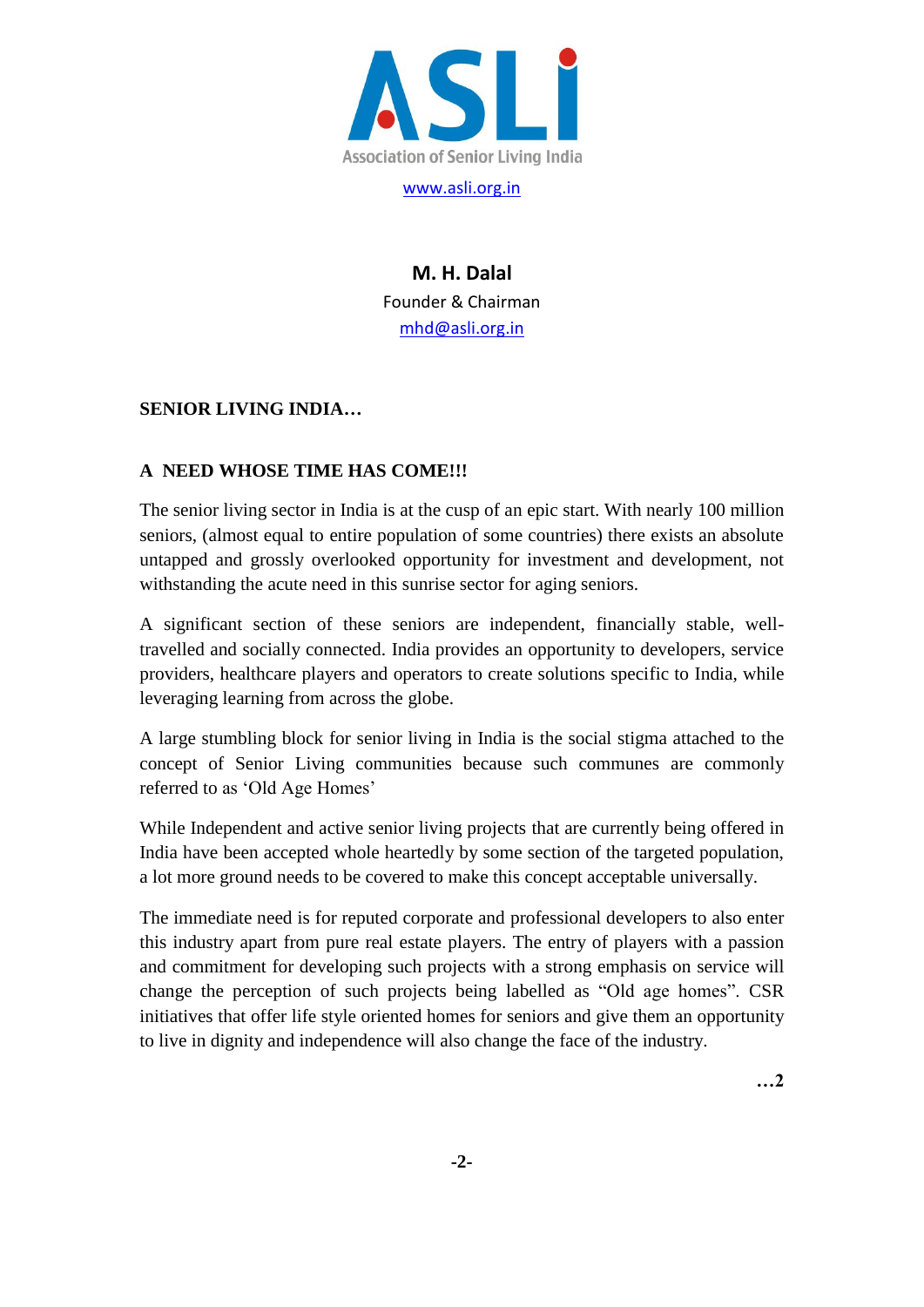### **THE BUSINESS OF AGEING COMES OF AGE IN INDIA**

In India currently only 1 Senior in every 10,000 is engaged in some form of Senior Living, compared to 12 seniors in every 100 in the USA and 4 seniors in every 100 in Australia.

India, is a relatively a younger country demographically in relation to the USA and Australia, though by 2025 it is estimated that India will have 173 million seniors above the age of 60 compared to the 76 million today. The current demand for senior housing in India is about 312,000 units.

Dedicated senior care requires trained manpower and human resources, covering the full spectrum from Doctors trained in Geriatric care to Paramedical staff to graduates in Public service.

Currently senior care providers in the Independent and active senior living space often hire human resources with a hospitality and healthcare background. There is an urgent need to set up stand alone and focussed training centres and Institutes that offer a curriculum related to this industry thus creating a viable career option for people.

# **HISTORY & GENESIS of ASLI**

The first National Senior Living Association in India was formed during the first ever Retirement Living World India in December 2011. The 3 Day conference in New Delhi, which was attended by influential senior living companies in India, created the opportunity to give this industry the importance it deserves.

Association of Senior Living India (ASLI) was formed, as an initiative by Mr. Mansoor Dalal, CMD of Oasis Senior Communes, a veteran consultant and an assiduous proponent of the Senior Living industry for the last decade, with the support of Mr. Ankur Gupta, Jt. Managing Director of Ashiana Housing, and creators of Senior Homes under UTSAV.

**….3**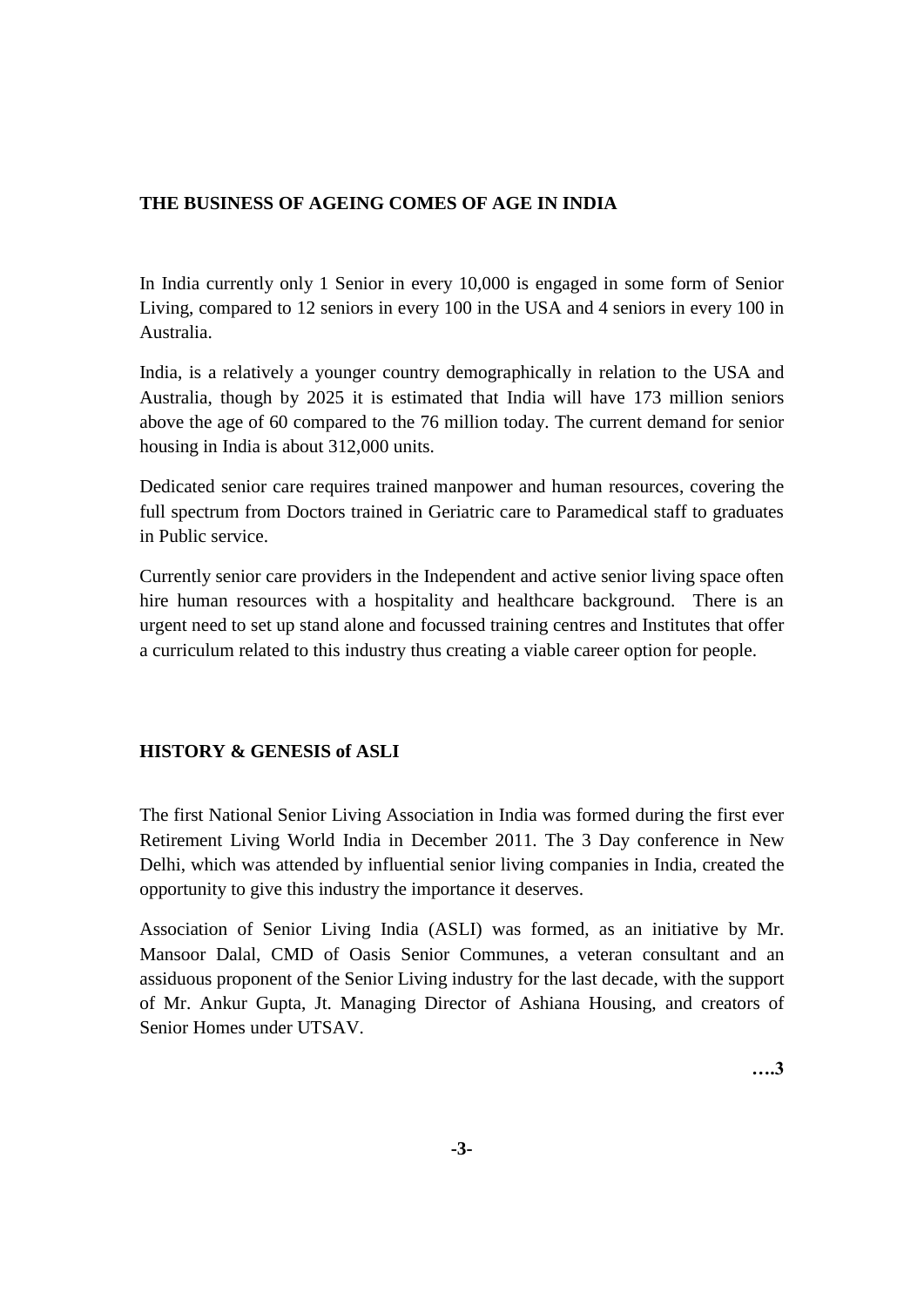### **MEANING OF ASLI**

The Acronym, ASLI, meaning "real" in Hindi, was coined by Mr. Dalal, to echo the urgent need for real and committed players in this nascent industry of Senior Living.

The same Hindi word is used in the Malay language, where it is also taken as meaning "Original" – in Malaysia the term *Orang Asli* is used to describe the early, or original.

While ASLI will not provide any direct services to the "Target audience", it aims to safeguard their interest and be an interface between them and service providers.

ASLI will strive to outline guidelines, frameworks, policies, and so on, more for the ASSISTED LIVING space apart from Independent or Adult living. ASLI will create guidelines to advance excellence in senior living in India and champion quality of life for the millions of Indian seniors who will benefit from professionally-managed senior living communities.

# **UPDATE SINCE INCEPTION**

- Initiated and formed during the Retirement Living World India Summit in Delhi in Dec"11. Officially incorporated on **23rd April 2012** under Section 25 of Indian Companies Act. It is a non-profit, no capital Company.
- A dynamic web site, constantly updated and full of info [www.asli.org.in](http://www.asli.org.in/)
- 3 Board of Directors meeting held since its incorporation.
- ASLI members invited for ALFA convention at Dallas, USA in May 2012, with Registration charges waived off, and partly hosted by ALFA (Assisted Living Federation of America). ALFA is also the Knowledge Partner of ASLI.
- ASLI has 5 Founding Members, 3 Charter Members and 2 Associate Members till date.
- Draft Code of Practice and Building Bye-Laws for the industry, prepared and circulated for discussions. The Code of Practice is prepared by adapting from code of Practice of  $RVA - NZ$  and modified to suit present Indian conditions and requirements.
- ASLI entered into a partnership with Retirement Communities World Asia 2012, Hong Kong, as the Endorsing Association for the Summit, which was held from  $16<sup>th</sup>$  -  $18<sup>th</sup>$  October in Hong Kong. ASLI Members were granted 15 % discount on registration Charges.
- ASLI was the Supporting Partner with Retirement Expo Vision India 2012, for a EXPO that was staged across 8 cities in India, from 1<sup>st</sup> September to 21st October 2012.
- A National Conference is being organized of all Stake Holders of the Senior Living Industry so that first of its kind Building Bye-Laws and Code of Practice, for the industry, can be formulated and presented to the central Govt. for enactment.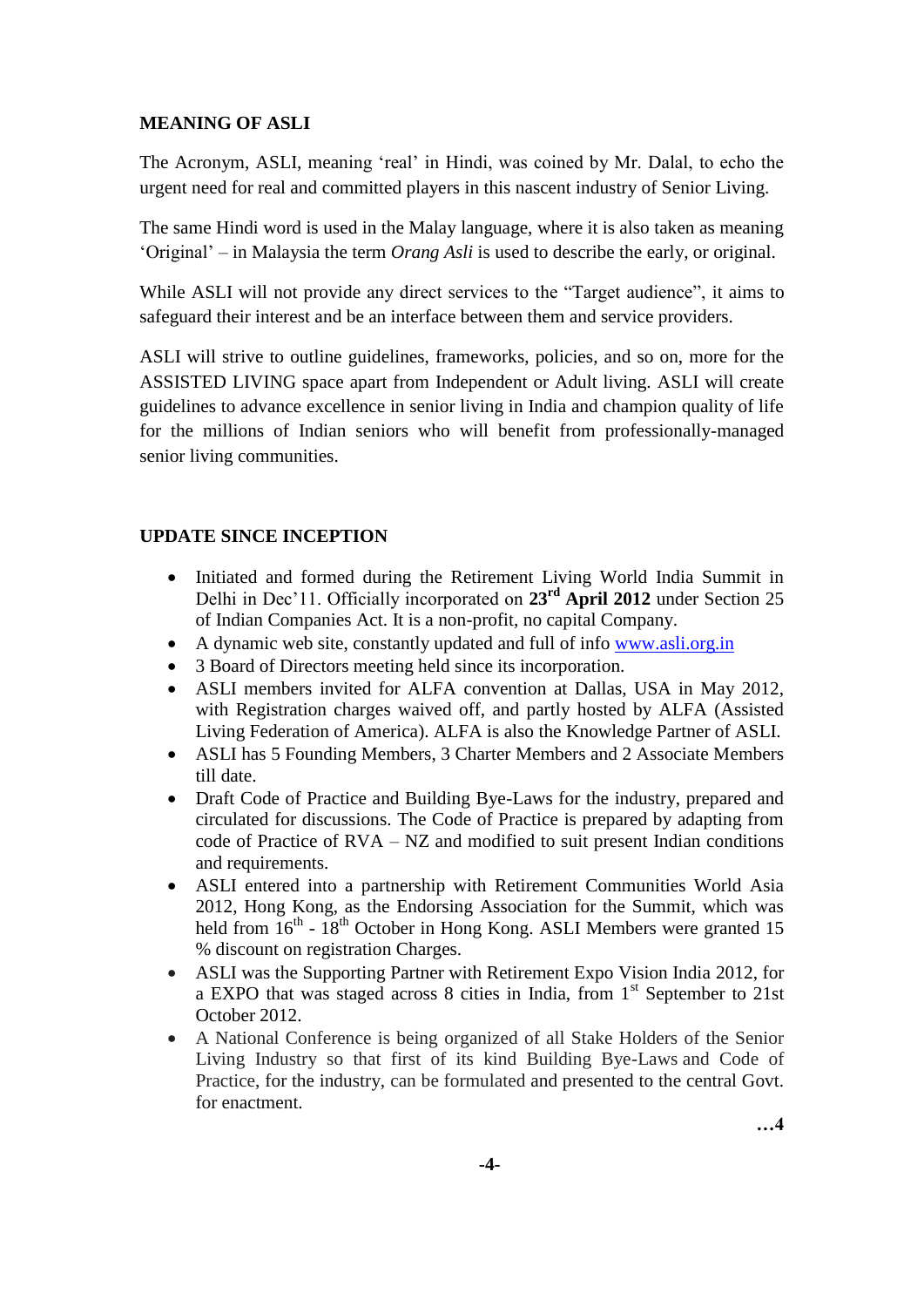### **ASLI MISSION**

**ASLI-- ASSOCIATION OF SENIOR LIVING INDIA** is a national voluntary membership association for Developers/ Service Providers/ Corporates that operate in the senior living industry.

**ASLI** will work to represent, promote and protect the interests of its members and senior citizens.

**ASLI** programs will aim to promote the senior living business and operational excellence by adapting Best Code of Practices available globally.

**ASLI** will work to create communication platforms to educate the senior population on senior living housing as a choice and on principles of Quality care, Service, Transparency, Ethical standards and Business excellence, provided by its members.

# **ASLI CORE PRINCIPLES**

To encourage consumer choice, quality care and accessibility for all Indian Seniors needing assistance in accessing long-term care.

The members of ASLI exemplify the principles of choice, dignity and independence for seniors to thus enhance their quality of life.

The Members of ASLI will strive to promote business excellence in providing senior living options to seniors in India.

#### **ASLI MEMBERSHIP PLEDGE**

Our organisation operates a professionally managed senior living community providing an environment that fosters independence, dignity and respect for our residents.

We support the rights of our residents to have quality staffing and appropriate infrastructure with zero tolerance for any form of abuse to our residents.

Our residents are well informed about the community they live in, the various amenities, services assured to be provided and fees for the same.

We honour all written commitments made to residents and their families.

We ensure that continual quality improvement is a critical part of our operations.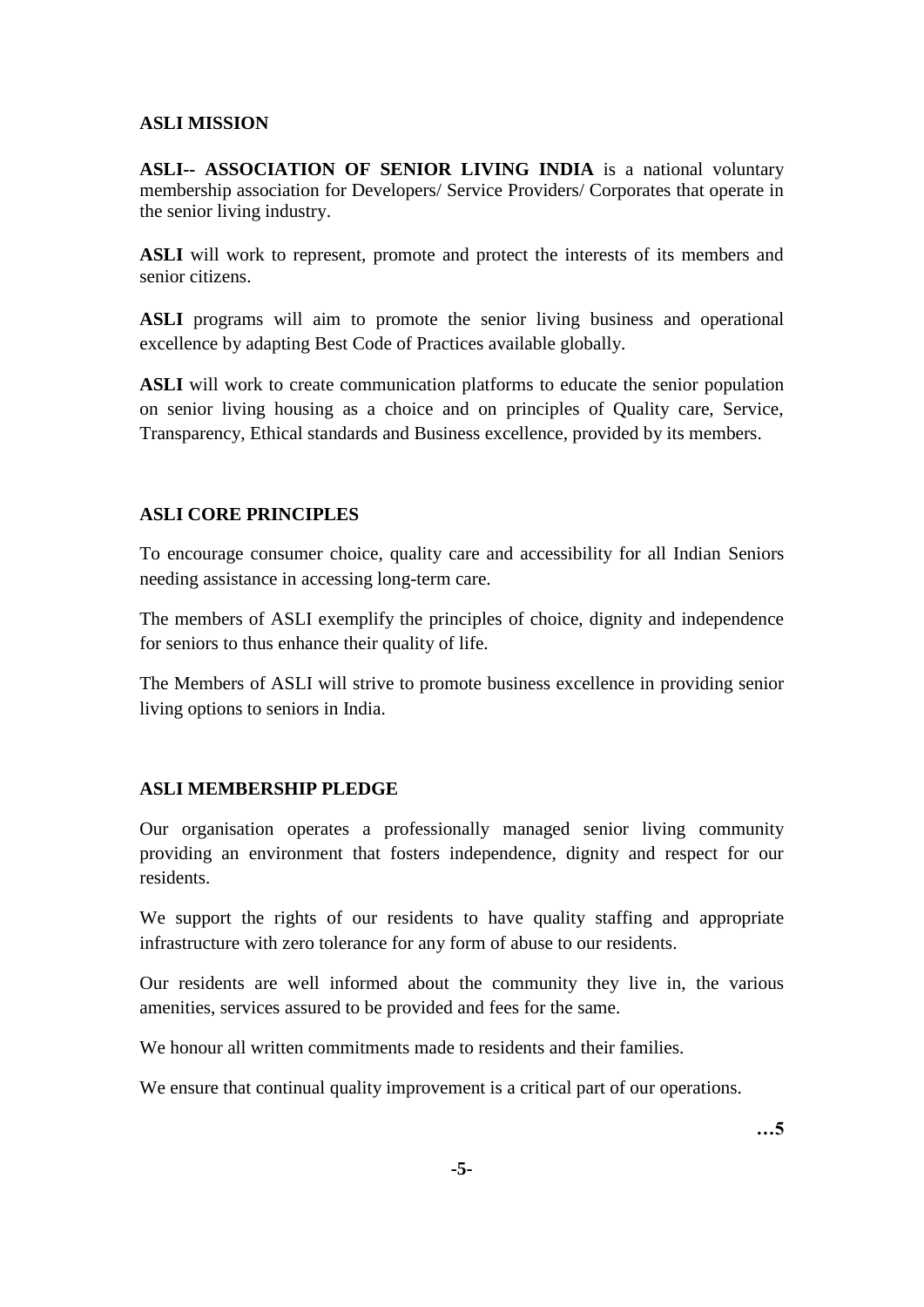### **KNOWLEDGE PARTNERS**

- **\*** ALFA ASSISTED LIVING FEDERATION OF AMERICA
- \* RVA (NZ) RETIREMENT VILLAGES ASSOCIATION OF NEW ZEALAND
- \* JLL JONES LANG LASALLE

#### **BOARD MEMBERS**

| MR. MANSOOR DALAL     | $\overline{\phantom{0}}$ | Founder and Chairman |
|-----------------------|--------------------------|----------------------|
| (OASIS SENIOR LIVING) |                          |                      |

MR. ANKUR GUPTA - Co-Founder and Vice Chairman (ASHIANA HOUSING LTD.)

MR. SAUMYAJIT ROY - Director (ANTARA SENIOR LIVING PVT.LTD.)

MR. B. SRIDHAR - Director (JONES LANG LASALLE)

MR. APURVA PATEL - Director (IDFC ALTERNATIVES)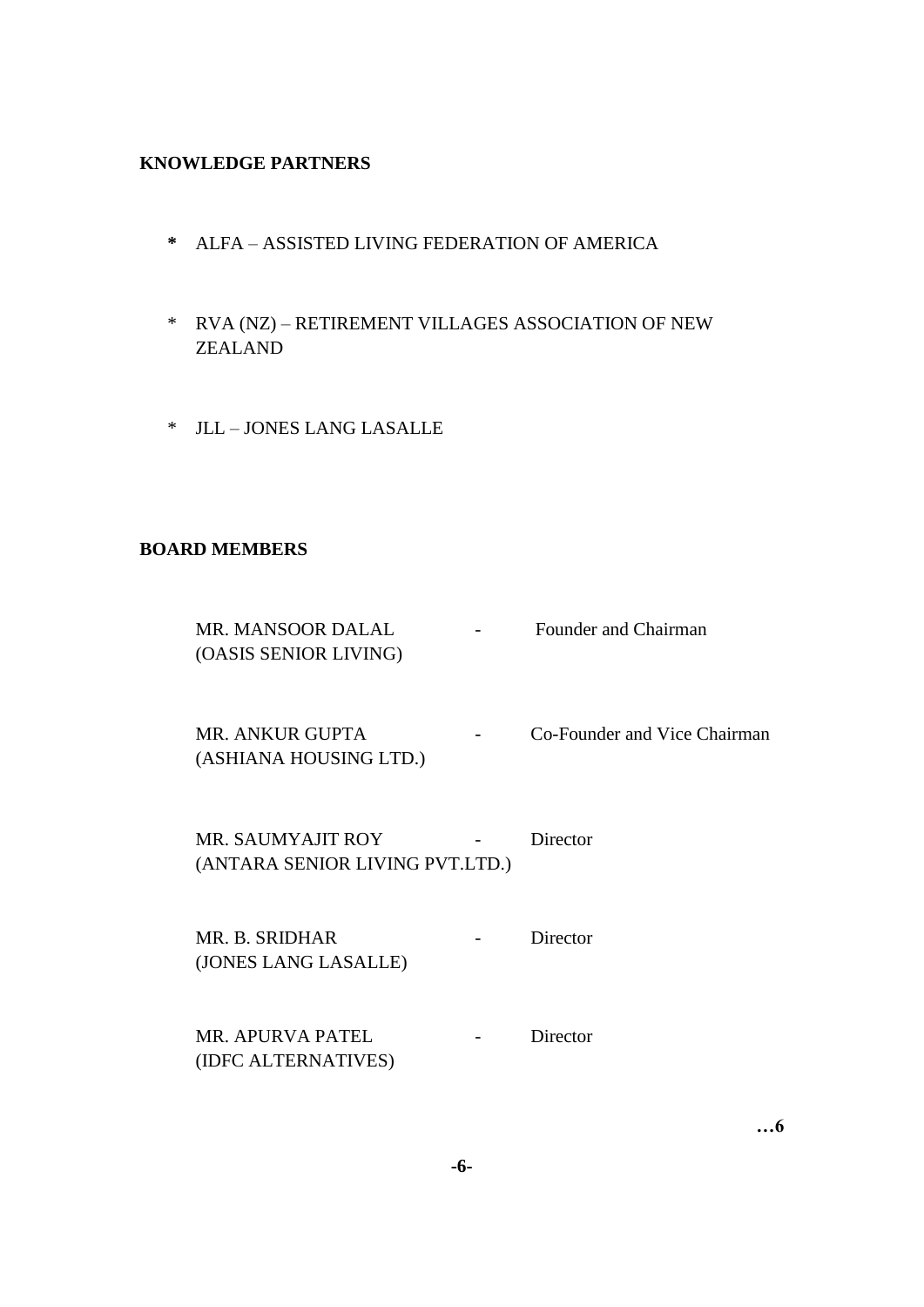# **FUTURE ROAD MAP FOR ASLI**

The Assisted living sector is an urgent need of the country, more than Independent or Adult Living. India will need to graduate from Independent to Assisted living to make an impact.

**ASLI will aim to be a voluntary accreditation body to senior living providers by helping draft and implement guidelines and rules for development, that are relevant to the industry, so as to create consistently high quality senior living projects. Using Best Global Practices, ASLI will advise operators on the following:**

- 1. Developing and nurturing a deep and committed professional team from various professional backgrounds for various levels of management and experience in hospitality and healthcare.
- 2. Setting up training programmes for holistic care and to arrange tie ups with recognised institutes and universities offering programmes on human resources for care of the aged.
- 3. Promoting this industry as a career option, to help create a pipe line of human resources for the industry.
- 4. Helping establish and foster partnerships / tie ups with renowned healthcare partners, either National or Global to provide proper and continuing aging in place care.
- 5. Providing opportunities for members to tap into experienced Global senior living knowledge and operating partners.
- 6. Helping members assess and study various innovative models, services, amenities and products prevailing in the industry by leveraging the experience of other developed countries and to avoid the pitfalls faced by them through their evolution .
- 7. Guiding members to innovate in design and project layouts, by providing the introductory bridge to industry experts globally.
- 8. Assisting consultants like JLL in more focussed and detailed market research needs on local trends and perceptions of the senior living space.
- **9.** Assisting members in branding, marketing strategies, marketing channels and homing on to target select customer profiles.